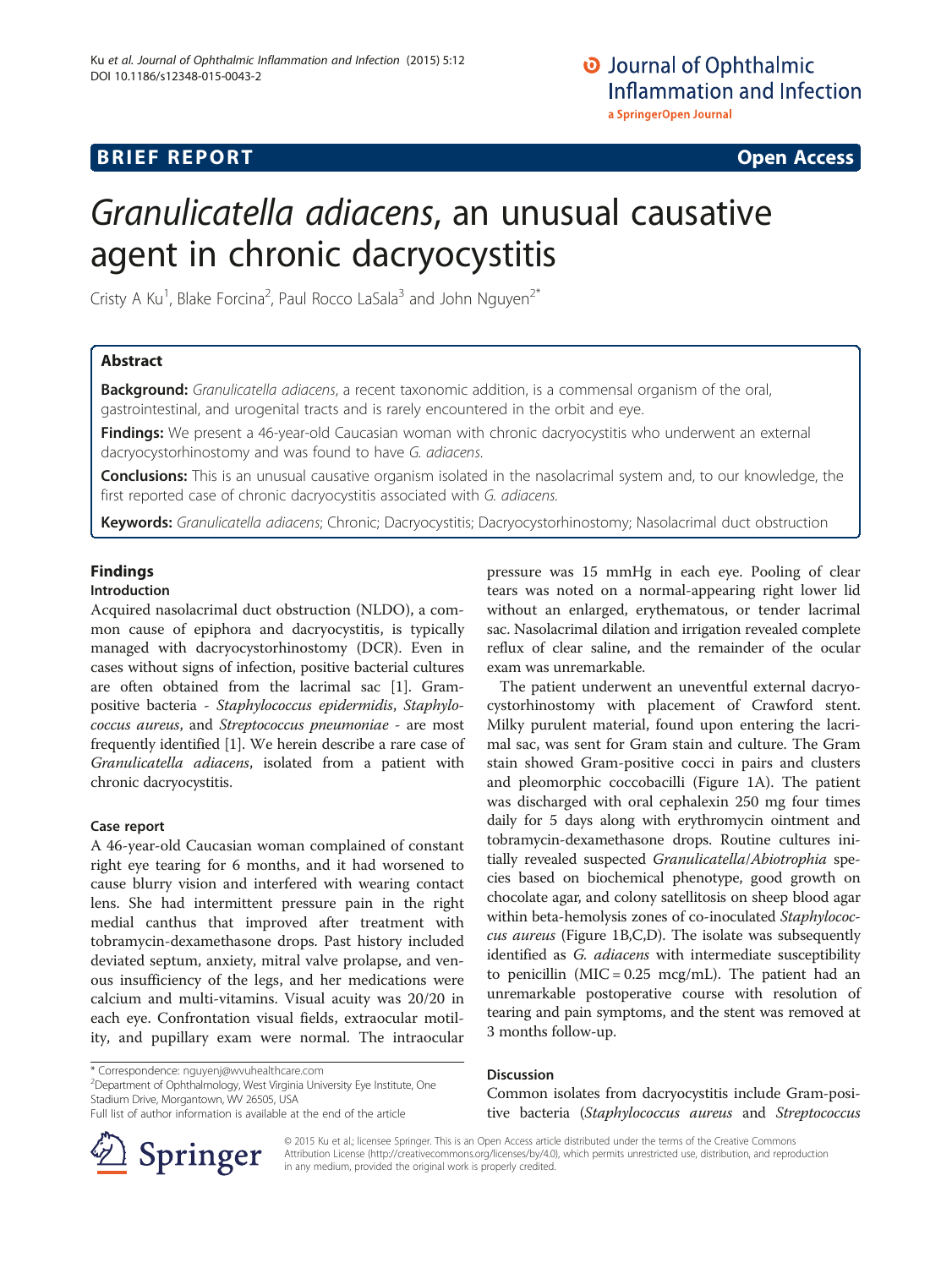pneumoniae) and Gram-negative bacteria (Haemophilus influenzae, Serratia marcescens, and Pseudomonas aerugi-nosa) [\[2\]](#page-2-0). Anaerobic organisms have also been reported in as much as 16% of isolates, with the most common as Bacteroides, as well as Peptostreptococcus, Propionibacterium, Prevotella, and Fusobacterium. Furthermore, polymicrobial infection was seen in 45% of cases [\[2](#page-2-0)]. Our case was unique due to the presence of a single nutritionally variant streptococcal species.

Granulicatella adiacens, Granulicatella elegans, Granulicatella balaenopterae, and Abiotrophia defectiva are nutritionally variant streptococcal (NVS) species, first described and termed in the early 1960s due to their fastidious growth requirements with a streptococcal morphology. Since then, NVS species were found to share less than 10% homology to other streptococcal species [\[3](#page-2-0)]. Additionally, although first described as streptococci, these Gram-positive bacteria are pleomorphic with morphologies ranging from cocci, coccobacilli, to rod-shaped cells, depending on the growth medium. The distinct phylogenetics and nutritional requirements of these bacteria relative to Streptococcus species led to the creation of the Abiotrophia genus, which was later further subdivided into the two genera *Granulicatella* and Abiotrophia [\[3\]](#page-2-0). G. adiacens are alpha- or gammahemolytic, catalase-negative, facultative anaerobic, nutritionally complex Gram-positive bacteria and typically require pyridoxal- or L-cysteine-supplemented chocolate or blood agar, or may also grow in satellite colonies around other Gram-positive and Gram-negative bacteria that secrete pyridoxal [\[3](#page-2-0)].

G. adiacens is part of the normal oral, gastrointestinal, and urogenital tract flora [\[3](#page-2-0)]. Clinically, G. adiacens is associated with up to 2.3% of cases of streptococcal bacteremia and up to 5% of cases of streptococcal endocarditis. G. adiacens is more common than A. defectiva and much more common than G. elegans, as an etiologic agent of bacterial endocarditis [[3\]](#page-2-0). In the eye and orbit, G. adiacens has been sporadically isolated in a case of orbital abscess secondary to trauma [[4\]](#page-2-0) and in several cases of infectious crystalline keratopathies and corneal ulcers following penetrating keratoplasty [\[3,5](#page-2-0)]. A. defectiva has also been implicated in cases of keratitis and ulcers following penetrating keratoplasty and post-cataract surgery endophthalmitis [\[3,6](#page-2-0)]. To our knowledge, there has been no report case of chronic dacryocystitis involving G. adiacens or other NVS.

The unusual finding of G. adiacens in our patient may explain the chronicity of the symptoms. While G. adiacens is typically non-virulent, the use of topical corticosteroid-antibiotic combinations may alter the bacterial flora of the lacrimal sac, resulting in susceptibility to infection, as seen in cases of infectious crystalline keratopathies [\[3](#page-2-0),[5](#page-2-0)]. Co-infection with Staphylococcus aureus or other streptococcal species has also been speculated to contribute to the growth of G. adiacens in vivo [[3](#page-2-0)]; however, we did not find other organisms in our case. Most NVS are moderately susceptible to penicillins, clindamycin, chloramphenicol, erythromycin, rifampin, and vancomycin and variably susceptible to cephalosporins [[7](#page-2-0)]. While these antimicrobial agents provide adequate coverage for common isolates of dacryocystitis, a combination therapy of penicillins and aminoglycoside is recommended for serious G. adiacens systemic infection.

## Consent

Written informed consent was obtained from the patient for the publication of this report and any accompanying images.

#### Abbreviations

DCR: dacryocystorhinostomy; NLDO: nasolacrimal duct obstruction; NVS: nutritionally variant streptococcal.

#### Competing interests

The authors declare that they have no competing interests.

#### Authors' contributions

CK reviewed the case, performed literature search, and drafted the manuscript. BF participated in the design and coordination and helped to draft and to review the manuscript. PRL performed the microbiologic study and helped to draft the manuscript. JN conceived the study, participated in

Figure 1 Results of Gram stain and cultures. (A) Gram stain showing Gram-positive cocci in pairs and clusters, and pleomorphic coccobacilli (×1,000). (B) Granulicatella adiacens growing after 72 h at 37°C on a chocolate agar plate as 2- to 3-mm colonies (inset). (C) G. adiacens growing after 72 h at 37°C on sheep blood agar along a streak of Staphylococcus aureus (1) as 1- to 2-mm pinpoint satellite colonies (2), within the zone of beta-hemolysis (arrow). (D) 1 to 2-mm pinpoint satellite colonies of G. adiacens within the beta-hemolytic zone of a large Staphylococcus aureus colony.

<span id="page-1-0"></span>